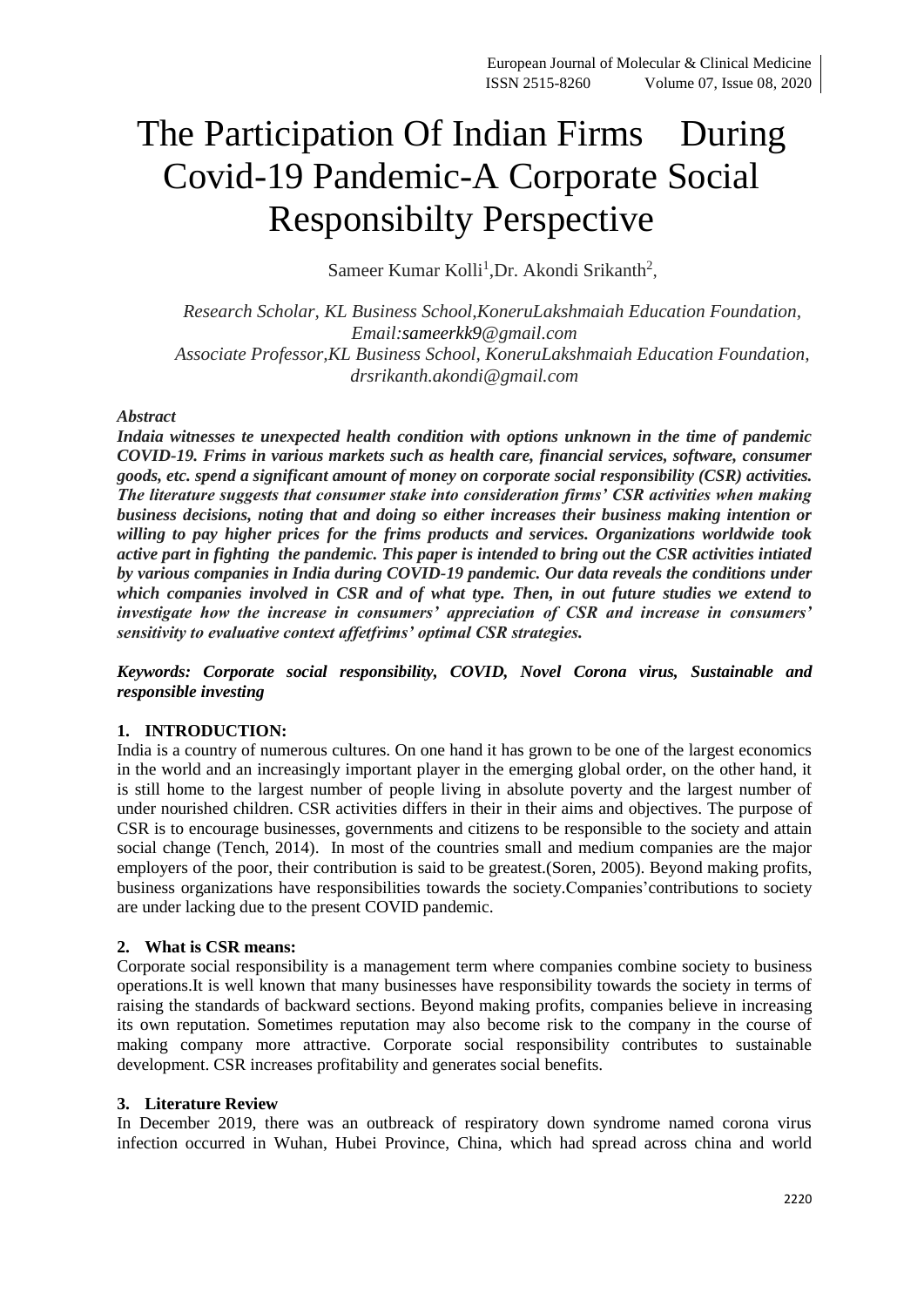beyond. The World Health Organization officially named the syndrome caused by the novel corona virus disease 2019 (COVID-19) on February 12, 2020 (Zu et al,2020).

Using the situation of the COVID-19 pandemic, the authors working on CSR brought out types of CSR actions that Governments and organizations can implement and their respective effect on various sections of society. Authors found that, though CSR policies are created by companies they are being implemented by individual employees. The employees perception is playing a key role in implementation and success of CSR (Aguinis et al (2020))

Caroll (1979) defines social responsibility as a four component model. Research scholars have been following the same model in the works of social responsibility. The model is shown below:

## *3.1 Different categories of socialresponsibility:*



The economic responsibilities of business reflect in the way of profitability and productivity. Legal responsibilities arise with standard regulatory requirement under which businesses are supposed to operate. Ethical responsibilities are related to values of the society. Philanthropic/Discretionary responsibilities are purely voluntary in solving social problems. It is vital for a company to identify the way how CSR activities can build their organization image.

#### *3.2 Indian businesses and society responding to COVI D-19:*

Numerous companies joined their hands to support the pandemic situation of COVID-19. Many companies have involved in CSR activities in COVID-19. At a glance the table below shows CSR activities of various Indian businesses organisations that are involved in COVID-19 relief works according the published information on web source. Companies joined their hands in helping the society irrespective of industry. These activities helped the front line staff like police and health, sanitation workers to work more enthusiastically.

Business organizations in India already committed to INR 5806 Cr. To Indian in fighting COVID-19 by 3rd may and still continuing with many responsible activities. The data below show few companies along with other rendering their services during pandemic condition.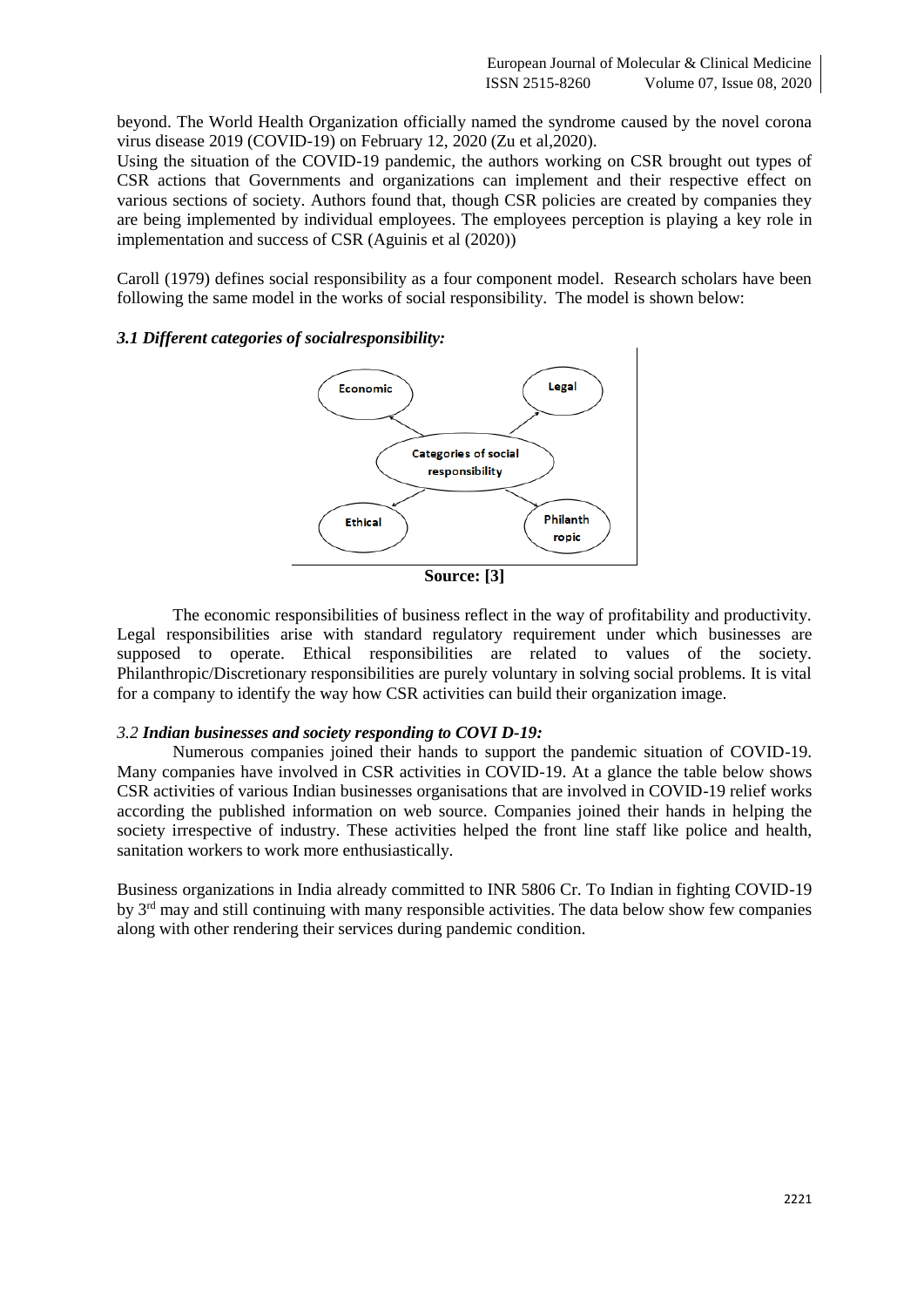| Company name               | <b>CSR</b> activity                                               |
|----------------------------|-------------------------------------------------------------------|
| <b>Asian Paints</b>        | Commits Rs.35Cr to central emergency relief funds                 |
| Infosys foundation         | Combined with Narayana health city opened 100 bed quarantine      |
|                            | facility                                                          |
| <b>Wipro</b>               | Committed Rs.1125Crore for handling unprecedented health and      |
|                            | humanitarian crisis.                                              |
| <b>ITC</b>                 | Sets Rs.150Crore COVID contingency fund for weaker sections of    |
| <b>Reliance Industries</b> | Gave Additional Rs.500 Cr to the prime minister CARES fund on top |
|                            | of all the multi-crore initiative of the country's first COVID-19 |
|                            | hospital.                                                         |
| L&T                        | Commits to donate Rs.150 crore to the PM CARES fund               |
| Marico and AT chandra      | Launched nation wide hunt for innovative solutions to health care |
| foundation                 | challenges with a 2.5cr prize money                               |
| Zomato                     | Sets fund for income lacked daily wage workers in India           |
| <b>TATA</b> sons           | Contributes Rs.1000Cr in in addition to Rs.500Cr pledged by Tata  |
|                            | trusts.                                                           |
| <b>Adani Foundation</b>    | Contributes Rs.100 Cr to PM CARES fund and stitched over 1.2 lakh |
|                            | masks for use to police and health workers                        |

 $\overline{\phantom{a}}$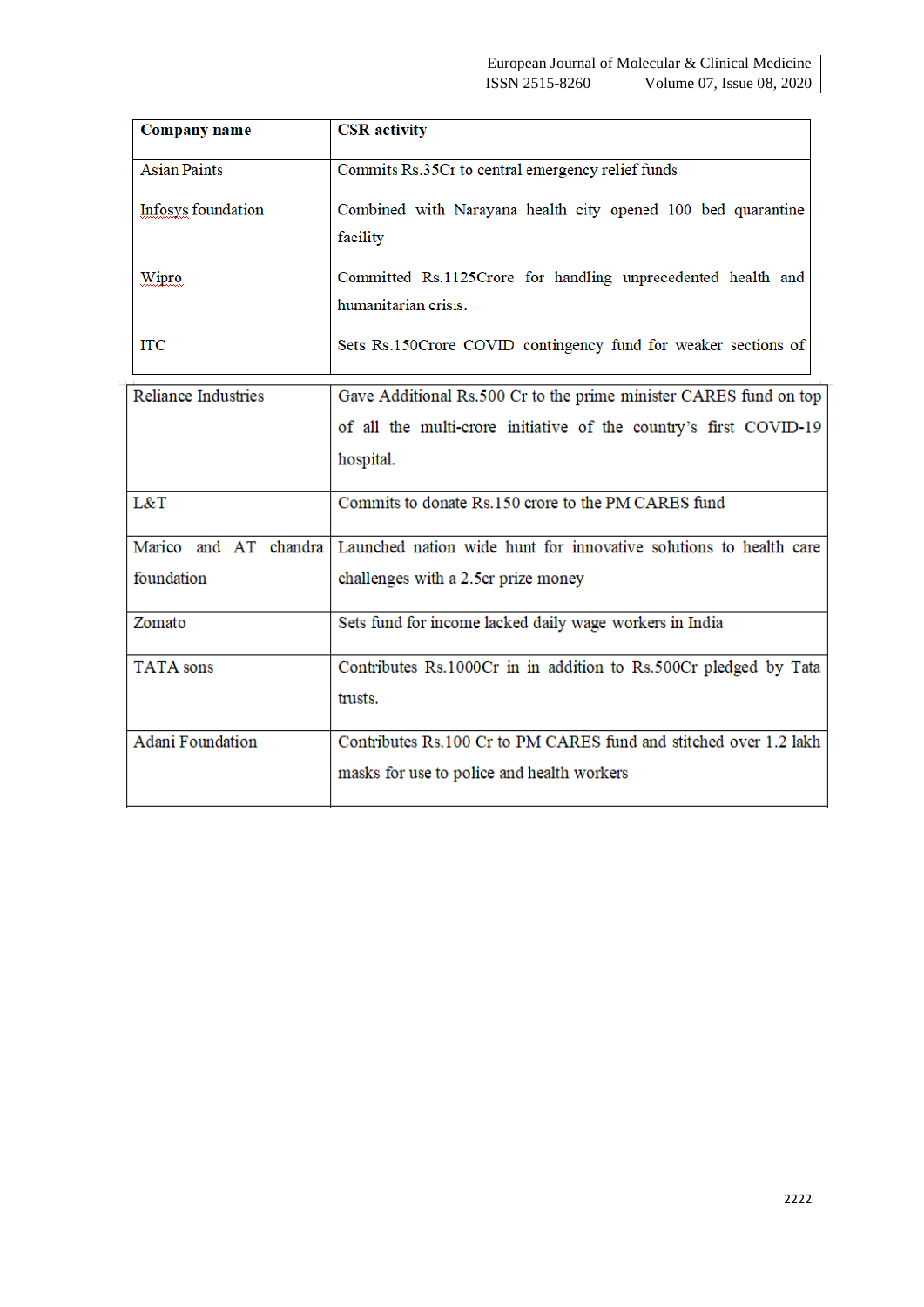| Mankind                                       | Pledged Rs.51 Cr and donated ventilators, personal protective     |
|-----------------------------------------------|-------------------------------------------------------------------|
|                                               | equipment and medicine to the states that are reporting maximum   |
|                                               | positive cases                                                    |
|                                               |                                                                   |
| MG Motor India                                | Donated Rs.2Cr for the government hospitals and health institutes |
| JSW group                                     | Committed INR 100 Cr to the Prime Minister citizen assistance and |
|                                               | relief in emergency situation fund to all on going relief efforts |
| Godrej                                        | Initiated Rs.50Cr fund to support and relief works                |
| Henkel                                        | Donated hygiene products, disinfectants, and donation to UN and   |
|                                               | WHO fund                                                          |
| Uday Kotak and Kotak   Commits INR 60 Cr fund |                                                                   |
| bank                                          |                                                                   |
|                                               |                                                                   |
| Srini vasan<br>services<br>trust              | Rs.30 Cr for the manufacturing and supplying supportive equipment |
| $(SST)$ -                                     | like masks and provided cooked meals to the frontline staff.      |
| TVS MOTOR Company &                           |                                                                   |
| Sundaram Clayton                              |                                                                   |
|                                               |                                                                   |
| Bajaj Group                                   | Commits Rs.100 Crores                                             |
|                                               |                                                                   |

| Anita Dongre        | Announced 1.5Cr medical fund to self employed artisans                                                                                    |
|---------------------|-------------------------------------------------------------------------------------------------------------------------------------------|
| O1a                 | Announced Rs.20 crore fund for its drive naming Drive the Driver<br>fund                                                                  |
| State Bank of India | Announced 0.25% of its annual profit FY 2020-21                                                                                           |
| Diageo              | Involved in creation of more than 8 million bottles of hand sanitizer<br>by donating up to two million litres of alcohol to manufacturers |
| <b>HUL</b>          | Pledges Rs.100Cr price cuts on lifebuoy sanitizers and Domex                                                                              |
| TikTok              | Donated Rs100Cr for medical equipment in India, also 4 Lakhs<br>hazmat medical protective suits and masks.                                |
| Vedanta             | Pledged Rs.100 Crore                                                                                                                      |
| Honda               | Donated Rs.11Crore aid for preventive measures                                                                                            |
| Axis Bank           | The bank waived off charges on various transactions to support<br>convenient banking                                                      |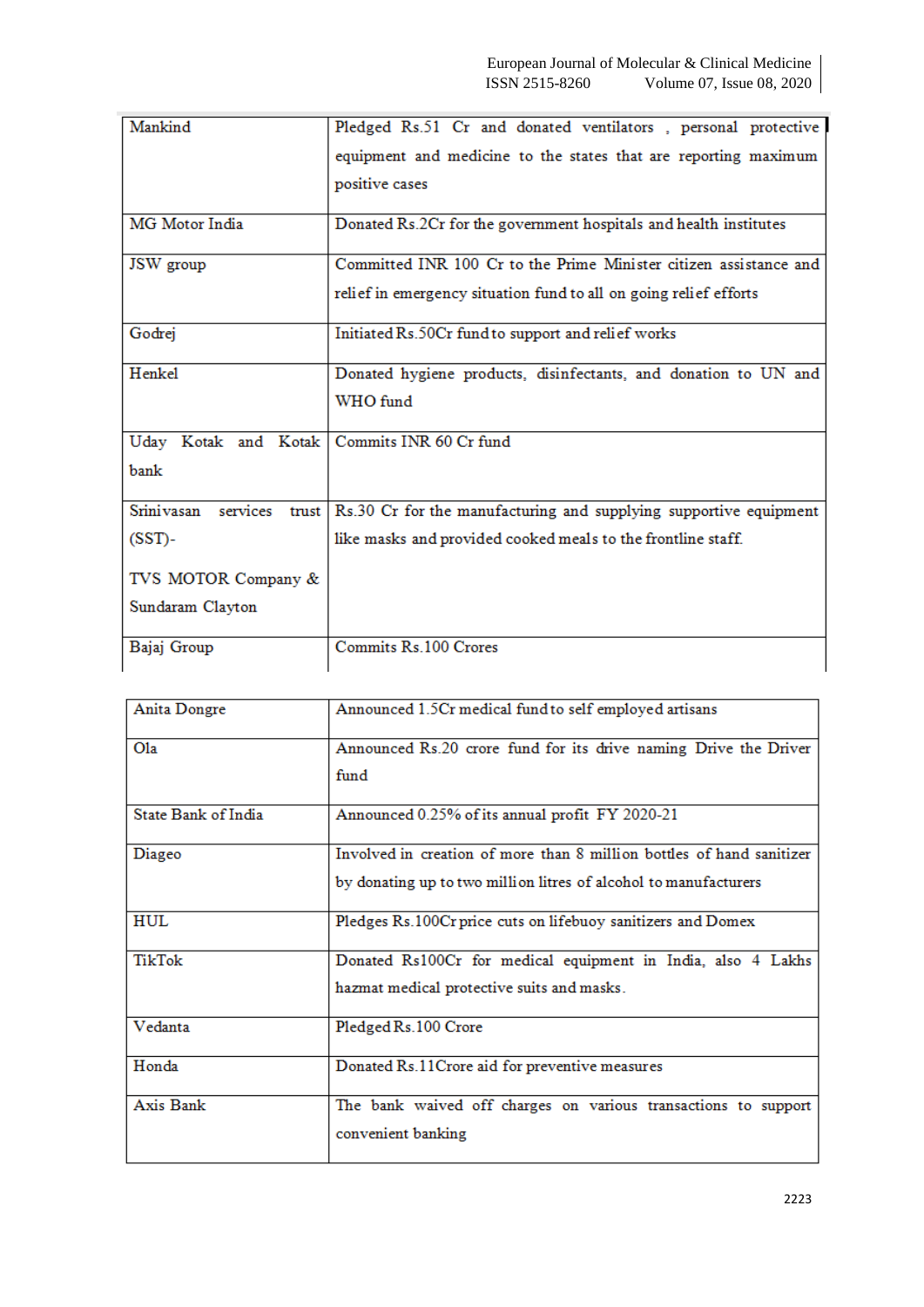# **4. Analysis & Discussion:**

The analysis on data above is only about a few companies that are actively involved in facing novel corona virus situation. It is noticed from the data above that companies intention of profit maximization has left the prior place while facing pandemic situation. As part of sustainable and responsible investing strategy companies seek both financial and social reputation. A survey was conducted on 575 Spanish citizens which concluded that post pandemic crisis respondents perceptions towards CSR changed, that affects preference of consumption in the companies that are involved in CSR activities. Study on Spanish firms concluded that firms good name, social status, and society trust will play an important role (JM Ruiz et al,2020). A study on 680 Indonesian public firms who involved inhelping face the COVID-19 drew facts that only 7 and half of orgaizationsinvolved in fight against pandemic, which provided donations, free internet facility, nutrition items, face masks and medical equipment etc.,(Abbas,2020). Indian companies also took part in fighting the pandemic conditions during the outbreak of disease. The above data paves way to study on employees perception in involvement of CSR. Also the perception of people can be collected with a well structured questionnaire on the image of the companies involved in CSR activities.

# **5. Scope for future study:**

This study can be expanded from secondary data to analytical study by collecting the responses from the society and the front line workers who are involved in fighting the novel corona virus. A selective model also can be built accordingly to construct the theory on corporate social responsibility.

# **6. CONCLUSION:**

Now a days organizations are more connected with the society. Mostly the weaker sections of the society, to uplift them in terms of job creation, rendering education and medical services. CSR is acting as a bridge to build a rapport between society and businesses. CSR initiatives should be strictly enacted by companies forfinance advantage over other competitors in the long run. CSR also has become a plan to beat the competitor. By practising CSR companies are succeeding in building customer loyalty, business performance, image creation. Hence it is identified that study on CSR will have a wider scope and there would be requirement of more studies to build theory on it.

## **7. REFERENCES**

- 1. Tench, R., Sun, W., & Jones, B. (2014). Introduction: CSR communication as an emerging field of study. In *Communicating corporate social responsibility: Perspectives and practice*. Emerald Group Publishing Limited.
- 2. SørenJeppesen, 'Enhancing competitiveness and securing equitable development: can small, micro and medium-sized enterprises (SMEs) do the trick?',Development in Practice,  $15(3 -$ 4), 2005, pp 463 – 475.
- 3. Carroll, A. B. (1979). A three-dimensional conceptual model of corporate performance. *Academy of management review*, *4*(4), 497-505
- 4. Craig Wilson & Peter Wilson, Make Poverty Business: Increase Profifits and Reduce Risks by Engaging with the Poor, Sheffiffiffield: Greenleaf Publishing, 2006.
- 5. Milton Friedman, Capitalism and Freedom, Chicago, IL: University of Chicago Press, 1963. For a
- 6. more contemporary version of these business arguments, see David Henderson, MisguideVirtues:False Notions of Corporate Social Responsibility, London: Institute of Economic Affffairs, 2002.
- 7. Jedrzej George Frynas, 'The false developmental promise of CSR: evidence from multinational oil companies', International Affffairs, 81 (3), 2005, pp 581 – 599; and Peter Newell, 'Citizenship, accountability and community: the limits of the CSR agenda', International Affffairs, 81 (3), 2005, pp 541 – 557.